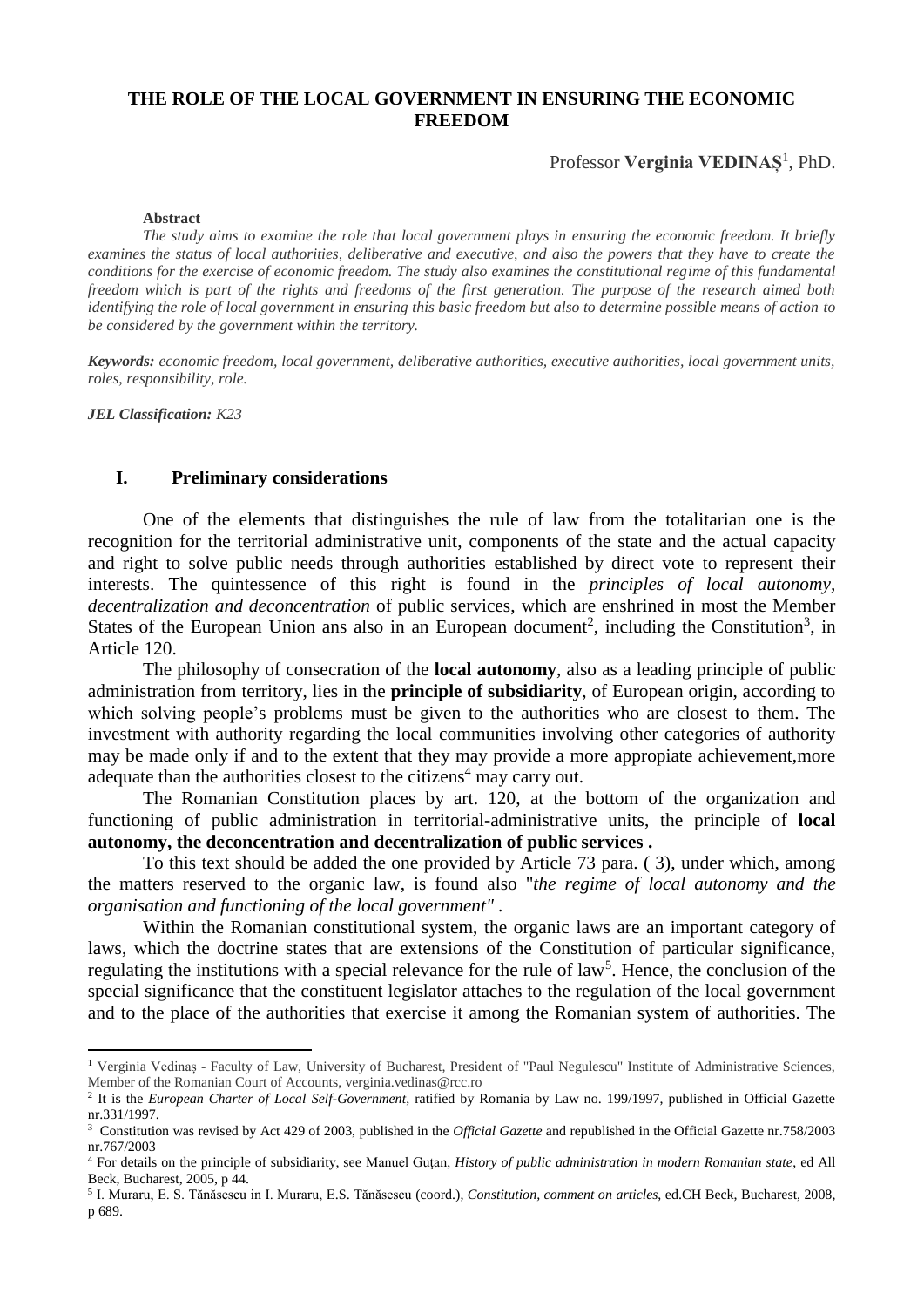law that the Constitution sends to is the Law no.215/2001 of local government. The area of public authorities through the local autonomy is performed into communes, towns (municipalities) and counties is determined by Articles 121-123<sup>6</sup>. It is the *city council* and the *county council*, as deliberative bodies of local self-government, the mayor and the president of the county council, as executives organs .

Regarding the **president of the county council**, the Constitution only mentions it in the Article 123, in para. (4), which establishes the absence of subordination between the prefect and local autonomous authorities, deliberatives and executives, rule which was introduced by Law. 429/2003 on revision of the fundamental law. This *"appears as a developing of the art. 122 para.*  (2) rising to the rank of constitutional term the president of the council<sup>7</sup>".

However, we subscribe to the criticism formulated in the doctrine, rightfully seised according to which "it is not clear if the County Council was established as a public authority<sup>8</sup>" and the proposal that the distinguished author made "to amend or to supplement the Art. 122, making an explicit statement about the President of the County Council 9".

Despite these regulatory deficiencies, rightfully seised within the doctrine, interpreting the constitutional rules in relation to those of the organic law no. 215/2001, results in no doubt that public administration in territorial-administrative units is made according to the current legal system existing in Romania, by the following public authorities :

a) **at the level of villages, towns and municipalities** by the **local councils**, as deliberative bodies and the **mayors**, as executive bodies ;

b) **at the county level** by the **county councils**, deliberative authorities, and **presidents of county councils** and presidents representing the county government executive .

In this material, we will analyze which is the role of these public authorities in ensuring a fundamental freedom, that is **the economic freedom**.

### **II. Constitutional economic freedoms**

**.** 

It is one of the fundamental freedoms recognized to the Romanian citizens by the Article 45 of the Constitution, analyzed by the doctrine within the category **of rights and social-economic**  and cultural freedoms<sup>10</sup>.

It was introduced in the Basic Law by the Law no. 429/2003. The Constitutional text provides a brief statement that *"the free access of a person to an economic activity, free initiative and exercising of these under the law are guaranteed*."

The provisions of Article 45 should be read in conjunction with other constitutional provisions, of which, a special significance in our opinion , has **the Article 44**, which regulates **the right of private property** and **the Article 135** (paragraph (2) a), according to which the **state should provide free trade, the protection of fair competition**, *the creation of the favorable framework for the use of all factors of production.*

Relevant to understanding the legal status of these freedoms, which is part of **the category**  of rights and freedoms of first guarantee<sup>11</sup>, is also the first paragraph of the Article 135, stating the nature of the market economy, which is **that system of organization and functioning of the economy, in which the ratio of supply and demand determines the priorities in the** 

<sup>6</sup> Although Article 123 regulates the prefect, we consider par. (4) that also mentions the President of the County Council amongst the authorities to which the Prefect is not in subordination relationships.

<sup>7</sup> A. Iorgovan in M.Constantinescu., A. Lilac, I.Muraru, E.S. Tănăsescu, *Constitution reviewed, comments and explanations*, ed. All Beck, Bucharest, 2004, p 123.

<sup>8</sup> Rodica Narcisa Petrescu, *Proposals for constitutional regulation of local government* , Public Law Magazine no.1/2013, p 82. 9 *Ibidem*, p 82

<sup>&</sup>lt;sup>10</sup> Ion Muraru, Elena Simina Tănăsescu, *Constitutional Law and Political Institutions*, All Beck Publishing House, Bucharest, 2005, Vol. I, Ed 2012, pp. 171-179.

<sup>11</sup> Flavius Baias, Milena Tomescu in Ion Muraru, Elena Simina Tănăsescu (eds.), *The Romanian Constitution, comment on articles*, CH Beck Publishing House, Buc. 2008, p 468.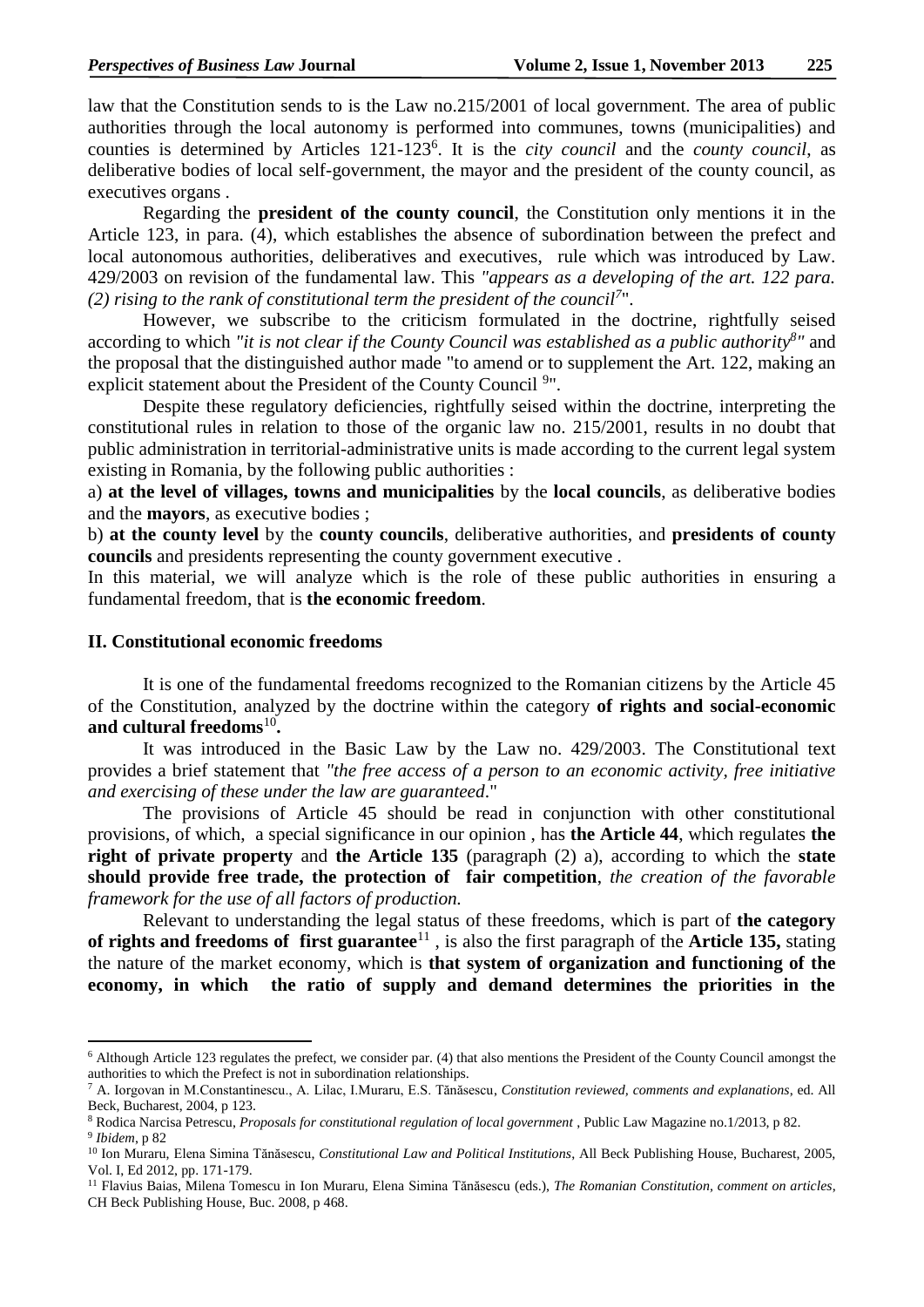**production of goods, methods of organizing and combining inputs, and individuals and groups of people have access to the goods produced using the level and price dynamics<sup>12</sup> .**

Given that, in the 1991 version, the Constitution establishes provisions regarding the **character of the market economy status** and the ones regarding the obligation of the state to ensure freedom of trade , it can be argued that the root of the economic freedom have been found since its adoption, and the express consecration of this fundamental freedom , by the reviewing law, has proved to be one of the most inspired choices of constituent legislator<sup>13</sup>.

**The economic freedom** is that **fundamental freedom of the Romanian citizens , under which they are entitled to pursue an economic activity , and the state has the obligation to provide the legal and institutional framework through which it can be exercised.**

The term "economic activity" is found defined in Article 2 a) of **GEO No.44/2008** on economic activities by authorized individuals, sole proprietorships and family businesses $^{14}$ .

According to the above provision , the economic activity is *"the agricultural, industrial, commercial activity, that is performed to obtain goods or services whose value can be expressed in money and which are for sale or exchange in organized markets or to determined or determinable benefits, for obtaining a profit .*

The access to an economic freedom is the first component of the freedom guaranteed by the Article 45 of the Constitution. The second component is the **access to free enterprise** , a phrase which means , in our opinion, **the calling that a person has to initiate and develop in a competitive environment guaranteed by the state, an economic , commercial or otherwise activity, that would give the satisfaction to get income and the fulfillment of individual personality in the collective context .**

This fundamental freedom can not be exercised unlimited , so the law is the one who sets its limits, content, procedure, the constitutional text, referring **explicitly to the law**.

#### **III. The economic freedom - target for local government**

One of the laws to which the constitutional text sends to is, in our view, **the local government Law**. From the letter and spirit of this organic law emerges the conclusion that the local authorities **have general material jurisdiction** in all solving social needs of public interest of all teritorial communities that they have chosen and the interest they affect.

Among the powers that the law therein contained to the autonomous authorities are also found responsibilities related to the economic freedom, which the Constitution guarantees.

Therefore, the local Council's powers under Article 36 of Law no. 215/2001. Among the five categories of functions that it provides , there are also found responsibilities for **economic and social development and the environment of the locality, the ones regarding the administration of public and private domain of the locality or the management of public services provided to citizens.**

The article 91 of the same law provides in a close sensitive form, similar functions for the County Council. It is undeniable that **the implementation of these functions is achieved through the activities of citizens in the economic freedom which the Constitution guarantees** . In respect of **the mayor** and the **President** of the County Council, under Articles 63 and 104 of Law no. 215/2001, they are also invested with tasks covering all categories of needs that the administration of a local authority requires, including those relating to economic, social, cultural or environmental development.

Moreover, Article 5 para. (2) of the framework law of the local government establishes the principle that *"the local autonomy gives to the local authorities that, under the law, taking* 

1

<sup>12</sup> Ion Gavrila, *Market economy* in Nicolae Dobra (eds.), *Economic Dictionary*, Economic Publishing House, Bucharest, 1999, p 185.

<sup>13</sup> Flavius Baias, Milena Tomescu in Ion Muraru, Elena Simina Tănăsescu (eds.), *op. cit*., page 460.

<sup>14</sup> Published in *Official Gazette* no. 328 of 25 April 2008.